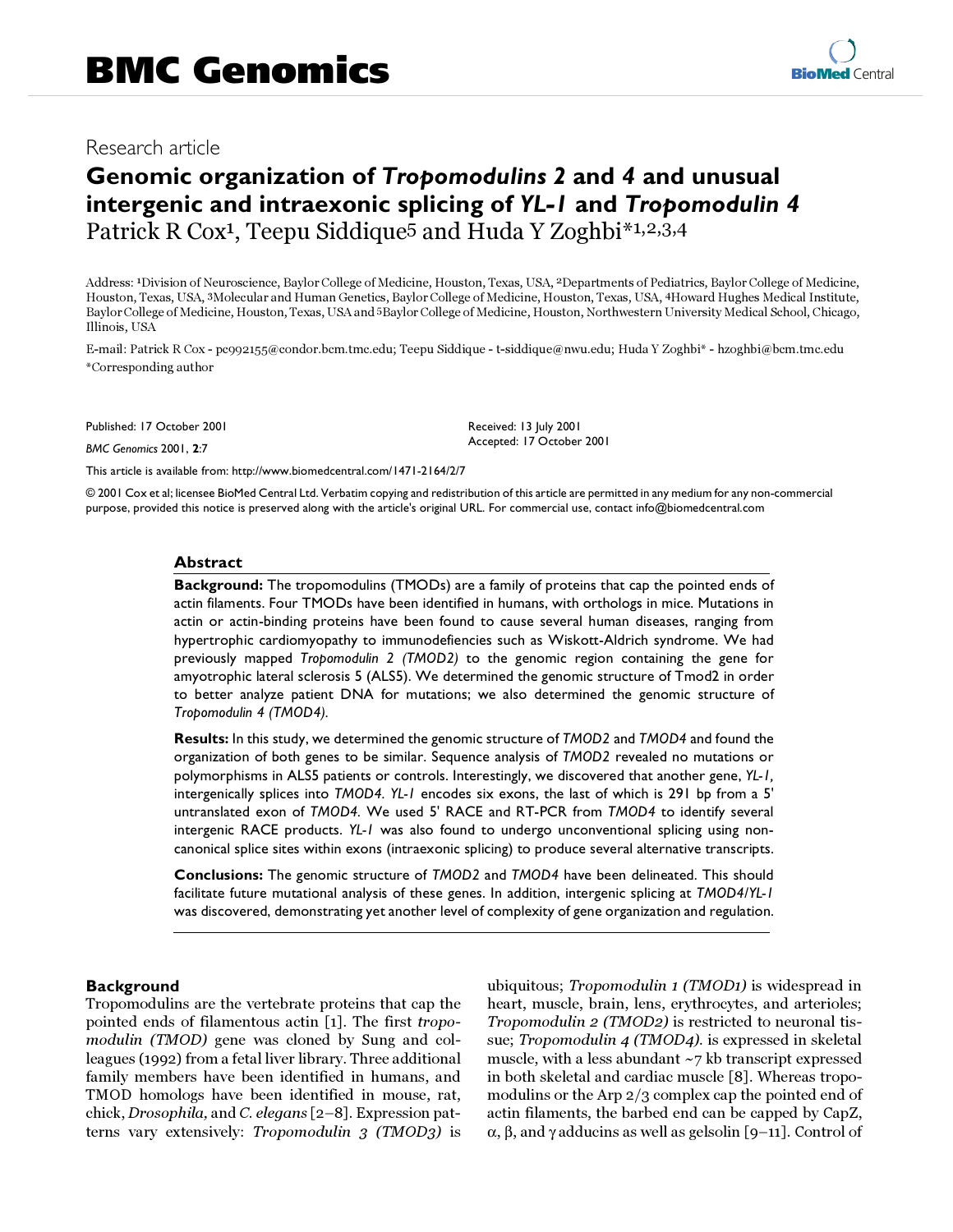thin filament length is critical for maintaining proper sarcomere function and length[\[12\]](#page-8-5). Inhibition of Tmod1's capping activity – either by using an antibody to its C-terminal end or by decreasing expression using an antisense Tmod1 transcript – results in elongated thin filaments and decreased cardiac contractility [\[13](#page-8-6)[,14\]](#page-8-7). Tmod1 overexpression in rat cardiomyocytes causes shortening of the thin filaments and sarcomere disorganization, resulting in myofibril degeneration [\[14\]](#page-8-7). Likewise, mice overexpressing TMOD1 in the heart show disrupted sarcomere organization with shortened thin filaments, leading to myofibril degeneration and dilated cardiomyopathy [[15\]](#page-8-8). Recently, Littlefield and colleagues showed that overexpression of GFP-Tmod1 in chick cardiac myocytes results in shortening of thin filaments; the authors proposed that excess Tmod1 decreases the affinity between actin monomers and pointed ends, leading to monomer dissociation and filament shortening [[42\]](#page-9-0). Mutations in many proteins making up the cardiac sarcomere have been shown to cause cardiac hypertrophy [[16](#page-8-9)–[19](#page-8-10)]:mutations in the TPM1 gene, for example, cause type 3 familial hypertrophic cardiomyopathy (CMH3), and a transgenic mouse expressing a CMH3 mutation develops ventricular myocyte disarray and hypertrophy [[20](#page-8-11)]. Mutations in myosin heavy chain 7 are estimated to account for 40–50% of the cases of hypertrophic cardiomyopathy [\[21\]](#page-8-12).

Given the importance of actin-binding proteins in human disease, we mapped TMOD2 and TMOD4 and found them to localize to 15q21.1 and 1q12, respectively [[8\]](#page-8-2). These loci overlap with the genomic regions containing the genes for amyotrophic lateral sclerosis 5 (ALS5) and limb girdle muscular dystrophy 1B (LGMD1B), respectively [[22](#page-8-13)[,23](#page-9-1)]. We characterized these tropomodulin genomic loci for use in mutational analysis. During the course of this study, the gene mutated in LGMD1B was identified as Lamin  $A/C$  [[24\]](#page-9-2). Our investigation, however, revealed that an unrelated gene, YL-1, intergenically spliced into TMOD4 . YL-1 is a putative transformation suppressor gene that localizes to the nucleus and binds to DNA [\[25](#page-9-3)[,26](#page-9-4)]. YL-1 is organized into six exons and produces several alternatively spliced transcripts using both intergenic and cryptic splicing. This relationship between YL-1 and TMOD4 serves as yet another example of the complexity of genomic organization and gene regulation.

# **Results**

# *Genomic organization of TMOD2, TMOD4, and YL-1*

<span id="page-1-1"></span>We determined the exon/intron boundaries of TMOD2 and TMOD4 by sequencing PCR products amplified from primers within adjacent exons, and sequencing short exon containing genomic fragments. We identified nine coding exons in TMOD2 and in TMOD4 which are



<span id="page-1-0"></span>**Figure 1**

Genomic structure of *TMOD2, TMOD4,* and *YL-1.* Numbered rectangles represent coding exons, E0 represents 5' UTR exons. ATG represents the start codon of each gene and TAA or TAG represent the termination codon of each gene. Scale below is in kilobases (kb).

spread over a 45 kb and 4.7 kb genomic region, respectively (Fig. [1\)](#page-1-0). The exon/intron boundaries of the two genes are conserved, except that TMOD2 has more 5' untranslated region (UTR) in coding exon 1 and more 3' UTR in exon 9 than TMOD4. TMOD2 and TMOD4 also contain additional 5' UTR exons. Our reported cDNAs have 69 and 19 bp additional sequence 5' to what is contained in exon 1 for each gene, respectively [[8\]](#page-8-2). A search of the EST database using the TMOD4 5' end extended this sequence by 8 bp (ESTs AA194560, AA192772, and AA178988). We were able to align this sequence and found that it lies 1006 bp from TMOD4 exon 1 and contained a consensus donor splice site. Using 5' rapid amplification of cDNA ends (RACE) from TMOD4 exon 2, we discovered that this exon was 93 bp in length and contained no consensus AG acceptor. 3' RACE from TMOD4 exon 2 extended our reported cDNA by an additional 9 bp, bringing the entire length of the TMOD4 transcript to 1.267 kb (Genbank Accession# AF393374).

<span id="page-1-2"></span>Using the 5' end of the TMOD2 cDNA, we searched the high throughput genomic sequences (HTGS) database and identified a sequence, NT 010204, that contained 100% identity to the 69 basepairs of TMOD2 5' UTR and contained a consensus GT donor splice site. The distance from this UTR exon to coding exon 1 is 14.6 kb, but the sequence is not completely ordered. Using nomenclature from previous tropomodulin genes we designated these 5' UTR exons as E0 [\[27\]](#page-9-5).

We sought to determine the genomic structure of YL-1 when we discovered that it lies next to and intergenically splices into TMOD4 (see below). Using the same methods described above, we identified six coding exons of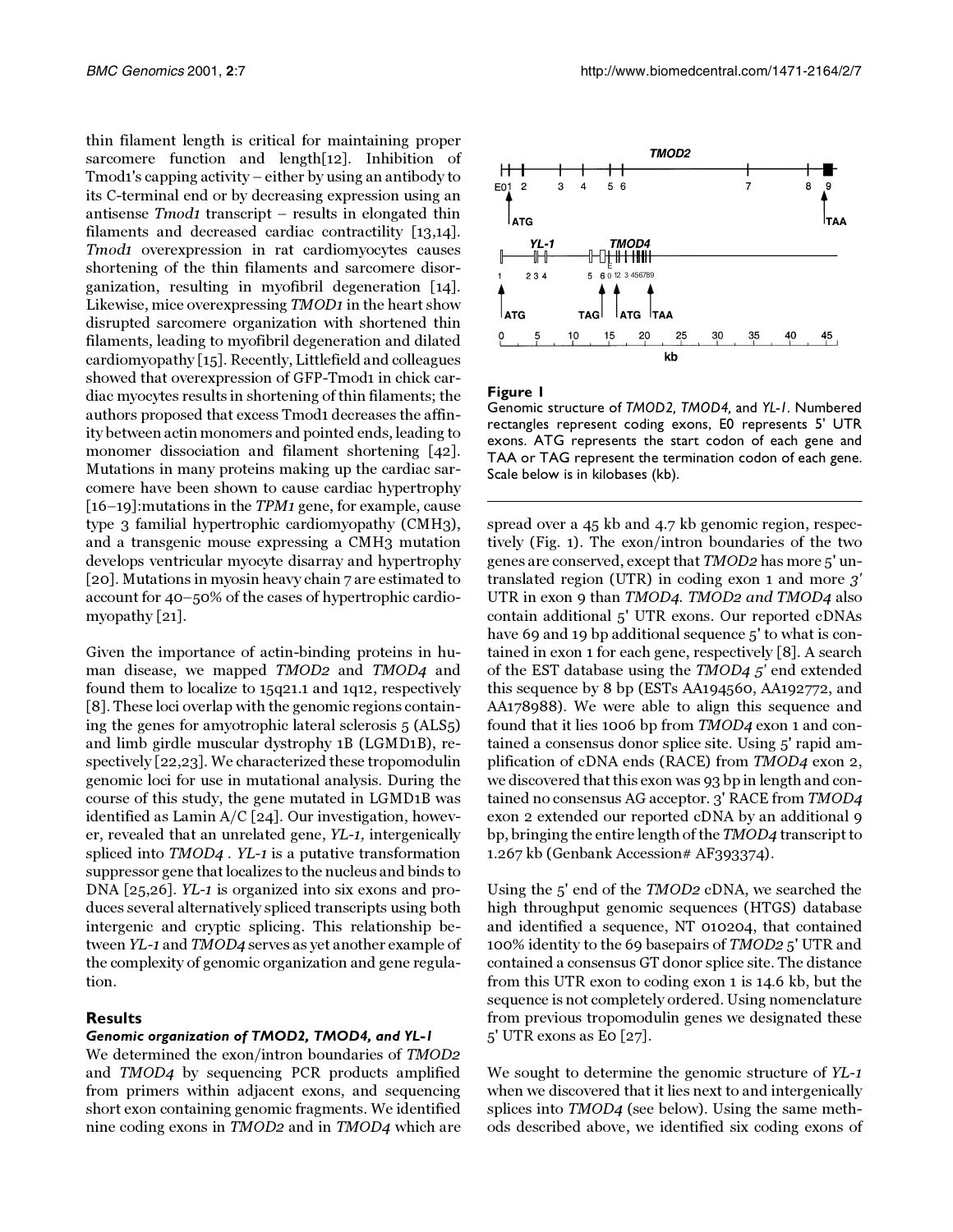| $\sim$<br>$\sim$ | × |
|------------------|---|
|------------------|---|

|                | TMOD <sub>2</sub>                 |           |                                  |                |  |  |  |
|----------------|-----------------------------------|-----------|----------------------------------|----------------|--|--|--|
| Exon           | 5' intron (5'-3)                  | Exon (bp) | 3' intron (5'-3')                | Intron (kb)    |  |  |  |
| E0             | 5' UTR                            | 69        | GTGAGCGCCCCGGGGGGCGGGTGG         | 14.6           |  |  |  |
| $\mathbf{I}$   | <b>TATTGTGTTTCTTTTTTTATTAACAG</b> | 195       | GTTAGTGACATGGAACTGAAGCAGA        | 1.7            |  |  |  |
| $\overline{2}$ | CCTGCTCACACCTCTTTCTTGTCAG         | 157       | GTAAGGACCACAGGCAGAGCATCTT        | 5              |  |  |  |
| 3              | <b>TTTTTGTTTTTCTTCTGATTTAAAG</b>  | 123       | <b>GTTAGTCCTGAACTCTGGGAACTTT</b> | 3              |  |  |  |
| 4              | ATGCTCATTTGTTGACTGTTTTTAG         | 87        | <b>GTAAGTTGATGTGCAATCTGTGGTT</b> | 3.6            |  |  |  |
| 5              | TTTAAAATGAAAACTTGTGTTTTAG         | 3         | <b>GTATTTCATTGTGATTATCATCAGT</b> | 1.6            |  |  |  |
| 6              | ACTAGCCATGTCCTCTCTGTCTTAG         | 108       | <b>GTGAGTAAAATTCTTAGAAATATAA</b> | 17             |  |  |  |
| 7              | <b>GTTTTTTTTCTTTTTGCATCATAAG</b>  | 144       | GTAAGGAAGGCCAGAGAATAGGCAA        | 8              |  |  |  |
| 8              | TGCATGTGTCTGCACCTGCAACCAG         | 145       | <b>GTAATTCAGCCATAATATTTGCTGT</b> | $\overline{2}$ |  |  |  |
| 9              | <b>TTTTGTTCCTTTCTTTCTTACCTAG</b>  | 1314      | 3' UTR                           |                |  |  |  |
|                |                                   | TMOD4     |                                  |                |  |  |  |
| Exon           | 5' intron (5'-3')                 | Exon (bp) | 3' intron (5'-3')                | Intron (bp)    |  |  |  |
| E0             | 5' UTR                            | 93        | <b>GTAGGTGGGGAAGACAGGGGGCTTA</b> | 1006           |  |  |  |
| $\mathbf{I}$   | CATCCTTTTGTCCCATGTTGCCCAG         | 165       | GTAGGGGCTCCAGCACAGGGAACCA        | 205            |  |  |  |
| $\overline{2}$ | TTGCTCCCCAAAACTCATCCCTAAG         | 157       | <b>GTATGGGGACCCTGACATCCATGCC</b> | 775            |  |  |  |
| 3              | GAGCCATCCTTCATCTCCCCATCAG         | 117       | GTGGGTAGCTGTGGGAAGTTGAGGG        | 952            |  |  |  |
| 4              | TGACTCCTCTTCTTACCCTCTCCAG         | 90        | <b>GTGAGTGTGTTTGGGGAGCATGGTC</b> | 506            |  |  |  |
| 5              | <b>TTCCCTTCCTGCCCTCATTCACCAG</b>  | 3         | <b>GTATTTGACTTGCATCCTCCAAACC</b> | 92             |  |  |  |
| 6              | ACCATCTCCTATTCCCCTCCGATAG         | 108       | <b>GTAAGGCTAGTTGACATCCCCAGCC</b> | 368            |  |  |  |
| 7              | CCTAACCCAAGTCCCTACTACCCAG         | 144       | <b>GTCAGCATTCCCTTCCCCTGATGTT</b> | 256            |  |  |  |
| 8              | CAGCTTTTGCCTCTCCCTCCCCCAG         | 145       | GTGAGTAACTGCAGACATGATGTGT        | 415            |  |  |  |
| 9              | <b>TATGTTTAATATTGCTCCTTTACAG</b>  | 108       | 3' UTR                           |                |  |  |  |
|                |                                   | $YL-I$    |                                  |                |  |  |  |
| Exon           | 5' intron (5'-3')                 | Exon (bp) | 3' intron (5'-3')                | Intron (kb)    |  |  |  |
| L              | 5' UTR                            | 122       | GCAAGATCCGGGCCTGGGAAAAGGG        | 4.5            |  |  |  |
| $\overline{2}$ | AACCCTTATCTCCCTGTGTCCTTAG         | 153       | <b>GTACAGGGGGAGTCCTAGTTGTCTT</b> | 0.178          |  |  |  |
| 3              | <b>GTATCTGATTCCAATCTGTCCTCAG</b>  | 115       | GTGAGTAGGGATGTTAGGGTCAATT        | L              |  |  |  |
| 4              | TTCTTCTTATCTCACTCTCTTCCAG         | 177       | <b>GTAAGTCTGTGGTTTCAGAAAAAGT</b> | 6              |  |  |  |
| 5              | CTCATTTCTTCCTTTGACCCTAAAG         | 145       | GTGAGTGAATCTCAAGAGGAAAAGA        | 1.2            |  |  |  |
| 6              | <b>GTTTTTCCTTGTCTTTTGTCCTCAG</b>  | 724       | 3' UTR                           |                |  |  |  |
|                |                                   |           |                                  |                |  |  |  |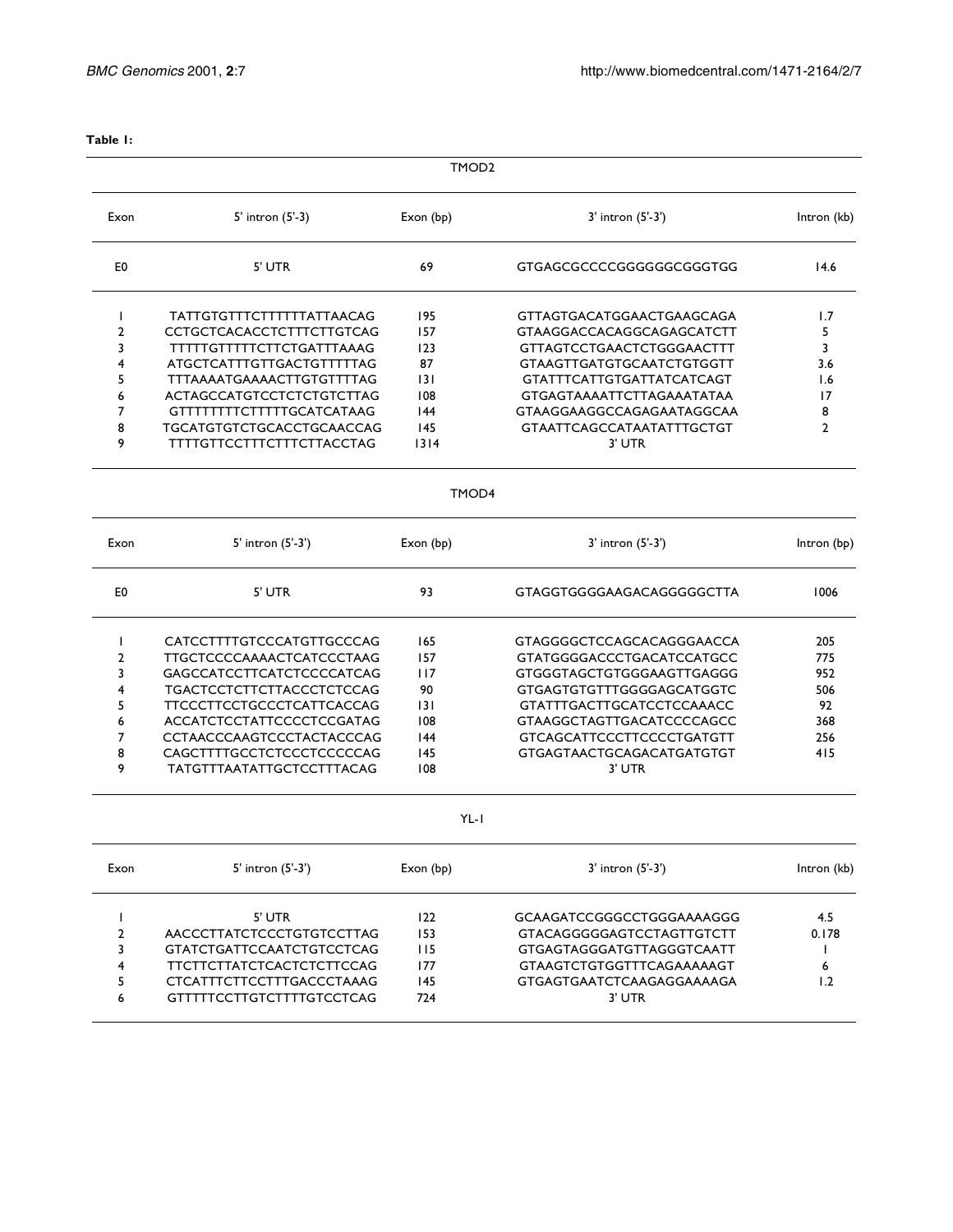| $\sim$<br>$\sim$ | . .<br>۰. | × |
|------------------|-----------|---|
|------------------|-----------|---|

| Exon | Anneal<br>$(^{\circ}C)$ | Forward Primer (5'-3')                                    | Reverse Primer (5'-3')                                   | Product size (bp) |
|------|-------------------------|-----------------------------------------------------------|----------------------------------------------------------|-------------------|
|      | 54                      | <b>TTCAATACAGTAGGCTCCA</b>                                | CGAGCTAAGGGATTTCTAC                                      | 393               |
|      | 55                      | <b>GGTATCCTTCCTGCTTCC</b>                                 | <b>GGCTTATTTCCCATGTCT</b>                                | 413               |
|      | 54                      | <b>TCTGCTCAGTCTACTTACCC</b>                               | <b>CCATAATGCCTTGTGTCA</b>                                | 322               |
| 4    | 54                      | <b>TTCAAGGGACAAATTAACA</b>                                | AAAGCCCAAGTGATCCTA                                       | 289               |
|      | 54                      | AGTGTTATTGGAATCAGCAT                                      | <b>CTCCAACTCAGTGACTACAAA</b>                             | 358               |
|      |                         | *GTAAAACGACGGCCAGTTGCTGAAGGCTA                            | **GGAAACAGCTATGACCATGACTATAAT                            |                   |
| 6    | 57                      | <b>GGTAATGA</b>                                           | <b>TTTGCTCACTAACTGT</b>                                  | 390               |
|      | 54                      | TTAATTTGGGAGTGAGGG                                        | ACAGGAAATCCAGTACATCA                                     | 356               |
| 8    | 54                      | <b>CCTGTGCAAGTAACTGTTTC</b>                               | AGTGACATCAGAGGCCAG                                       | 323               |
| 9    | 54                      | ATGTTGTTTATCTGGAATTTA                                     | CCCATGAGCAAATAAAAC                                       | 307               |
|      |                         | *indicates a M13 universal sequence attached<br>at 5' end | **indicates a M13 reverse sequence<br>attached at 5' end |                   |

YL-1 spanning 14.2 kb (Fig. [1](#page-1-0)). The distance from the last exon of YL-1 to E0 TMOD4 is 291 bp. We sequenced the entire genomic region encompassing TMOD4 from the end of YL-1 exon 6 through TMOD4 exon 9 and deposited it in Genbank (Accession No. AF393375). The sizes of the exons and introns as well as the boundary sequences for TMOD2, TMOD4, and YL-1 are provided (See Table [1](#page-1-1)). Consensus splice sites were identified for all Tropomodulin exons, but YL-1 exon 1 contained a GC 5' splice site instead of the more common GT 5' splice site. This splice site also conforms well to other nonconsensus GC 5' splice sites as described in Mount (2000) with a G at the  $-1$  and  $+5$  positions [\[28](#page-9-6)]. We used the very 3' end of the YL-1 cDNA to look for additional 3' UTR. We identified three ESTs (ESTs AA128103, AW627363, and AI591193) that were identical at the 3' end and extended the reported UTR by an additional 150 bp.

# *Mutational Analysis of TMOD2 in ALS5*

Two patients and two controls from a family with an autosomal recessive form of familial ALS (ALS5) were analyzed for mutations in TMOD2. We amplified coding exons 1–9 using primers flanking each exon (See Table [2](#page-1-2)). These PCR products were sequenced to identify any potential point mutations or small deletions. We did not detect any mutations or polymorphisms in any of the patients or controls.

#### *Inter genic splicing of YL-1 into TMOD4*

During our analysis of TMOD4's genomic structure we identified EST AI763406, which contains TMOD4 exon 9 and part of the coding region of another unrelated gene

known as YL-1. Using 5' RACE we were able to confirm the presence of this transcript and identify other unique intergenic RACE products. Figure [2](#page-4-0) summarizes our findings. There are two main intergenic products, each of which was represented multiple times in our RACE clones. The first intergenic splice products (RACE #9–11, and 13–15) are similar to EST AI763406. These variants consist of YL-1 exons 1–5, and TMOD4 exon 9. The ORF of this splice variant keeps the reading frame of YL-1 but changes the TMOD4 endogenous reading frame to make the reading frame of exon 9 completely open. Translation of this ORF would theoretically produce a protein of at least 271 amino acids containing the amino terminal half of YL-1 but a unique carboxy terminus. If, however, we extend the sequence to include intronic sequence downstream of exon 9, we discover that the frame is kept open an additional 45 bp, making this theoretical protein 286 amino acids in length. Using primers to exon 1 of YL-1 and exon 9 of TMOD4, we confirmed the presence of this intergenic product by RT-PCR on human heart RNA. RACE product #12 was similar to RACE products #9–11, 13–15 except that YL-1 splices from exon 5 to TMOD4 exon 8 which then splices to exon 9 (Fig. [2](#page-4-0)). This produces an ORF coding for a 252 amino acid protein that changes the frame of TMOD4, adding only 16 additional amino acids before encountering a stop codon. Another set of RACE products (RACE  $# 1-5$ ) consists of YL-1 exons 4 and 5 and TMOD4 exons 1–9, except that exon 2 uses an internal consensus cryptic splice site. Using the YL-1 endogenous frame we find that this ORF terminates in TMOD4 exon 1. If we assume an ORF including YL-1 exons 1–3 along with the isolated RACE product, then it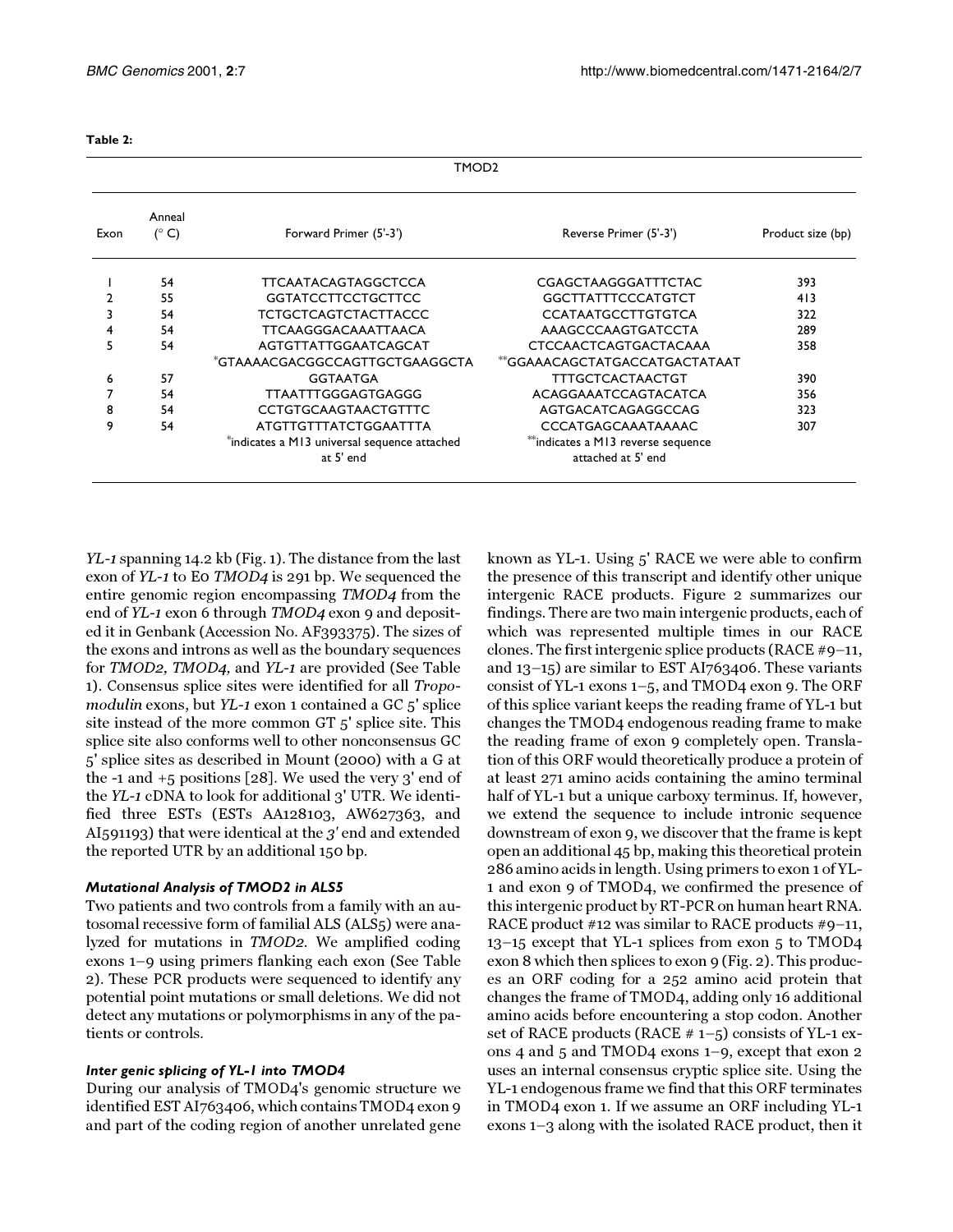

#### <span id="page-4-0"></span>**Figure 2**

Summary of RACE products: Hatched rectangles represent *YL-1* exons. Diagonal striped rectangles represent *TMOD4* exons. Numbers in parentheses represent the number of amino acids produced from each ORF. Black rectangles represent introns, and horizontally striped rectangles represent exons which used a cryptic splice site.

would theoretically produce a protein of 264 amino acids. We used the translated protein sequences from these intergenic ORFs and analyzed them using InterPro Scan via EXPASY. No additional sequence motifs or domains were identified. Another type of RACE product we identified (RACE# 26–31) is the incompletely spliced products of TMOD4. In no case did we observe the inclusion of YL-1 exon 6 or the use of the normal splice acceptor of TMOD4 exon 2 – the cryptic splice acceptor was always present in intergenic RACE products. Furthermore, the YL-1 alpha helical domain, which is thought to contain

the DNA binding domain, is maintained in all intergenic splice products contained within YL-1 exons 4 and 5.

*YL-1 intraexonic spliced transcripts and expression pattern* To better understand the nature of YL-1's intergenic splicing, we searched the EST database for other alternative and intergenic YL-1 transcripts. Using either the YL-1 or TMOD4 cDNAs in a BLAST search of the human EST database, we were unable to identify any additional intergenic transcripts, but we did uncover several YL-1 ESTs that had apparently spliced within exons in such a way as to not use the canonical consensus splice accep-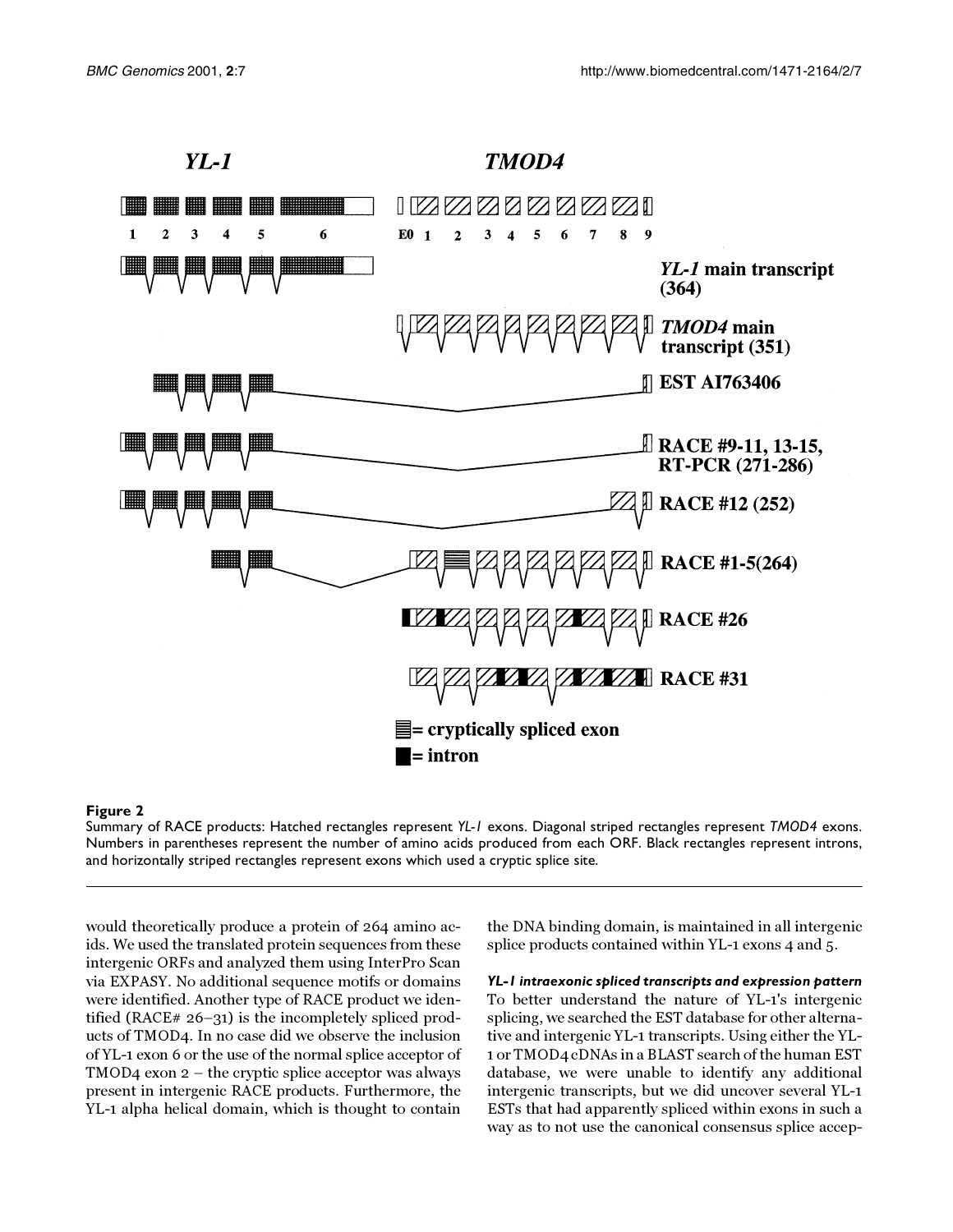

#### <span id="page-5-0"></span>**Figure 3**

Hatched rectangles represent YL-1 exons. Thick black lines represent the intraexonic splice events. The number of amino acids produced by each ORF is in parentheses. Asteriks represent the positions of intraexonic non-canonical splice sites used in multiple ESTs.

tors or donors, the rarer GC or AT donor sites or the AC acceptor site[\[29](#page-9-7)]. ESTs AI560960 and AI369608 were identical and contained YL-1 exons 1 and 2 but splice within exon 2 at position 276 (position is in bp relative to Genbank sequence D43642) to position 1107 (internal to exon 6) (Fig. [3](#page-5-0)). Translation of this ORF would produce a truncated protein of only 121 amino acids. EST AI560960 was obtained from the IMAGE consortium and sequenced. It is 476 bp in length and contains YL-1 exons 1 and up to position 276 in exon 2 at which it splices internal to exon 6 at position 1107. A second splice product was represented by ESTs AI366716 and AW005187, in which the sequence appears to splice from position 113 in exon 1 to exon 6 at position 936 (Fig. [3\)](#page-5-0). This would produce another truncated protein that is 89 amino acids in length. Another unusual splice product was represented by ESTs AA443950 and AA653180. These ESTs demonstrate splicing within YL-1 exon six itself, from position 936 to 1062 (skipping over ~126 bp), changing the frame and making it open past the endogenous stop codon (Fig. [3](#page-5-0)). EST AA443950 was obtained from the image consortium and sequenced. It contained a 1199 bp insert which contained all of YL-1 exons 1–5 and exon six as described above and encodes an ORF for a 358 amino acid protein. However, EST AA653180 has an additional six base pairs at the splice junction site coding for leucine and proline, suggesting that either the site produces two different splice variants or there is some type of intermediate stage of splicing at this site. In either case, the protein produced from this ORF (if AA653180 contains the rest of the intact 5' YL-1 transcript) would be 360 amino acids. This truncates the reported YL-1 protein only by 6 or 4 amino acids. Using InterPro Scan via EXPASY, we determined that these few amino acids do not produce any potential phosphorylation sites or protein domains or motifs. Two of these three splice variants use the 936 position for splicing as a putative donor in one case and as an acceptor in the other. We cannot explain this finding, but it may suggest that YL-1 undergoes a great degree of intraexonic splic-



#### <span id="page-5-1"></span>**Figure 4**



ing. This high degree of splicing together with the lack of a GT donor site in the last exon, and the close proximity of YL-1 and TMOD4, may account for the intergenic splicing between these genes.

We also wanted to determine whether the YL-1 expression pattern overlapped with TMOD4. A human multiple tissue Northern blot was probed with a YL-1 RT-PCR product revealing a single 1.4–1.6 kb band in all lanes (Fig. [4\)](#page-5-1). This is consistent with the reported ubiquitous expression of  $YL-1$  in the rat [[25](#page-9-3)].

#### **Discussion**

Sequencing PCR fragments and genomic subclones from phage artificial chromosomes (PACs) and bacterial artificial chromosomes (BACs) that contain TMOD2 and TMOD4 allowed us to determine the genomic structure of these two Tropomodulin genes. Although mutational analysis of the coding region of TMOD2 in ALS5 and TMOD4 in LGMD1B patients failed to reveal any point mutations, small deletions, or polymorphisms, we did find that TMOD2 and TMOD4 consist of nine coding exons and at least one 5' untranslated exon (E0).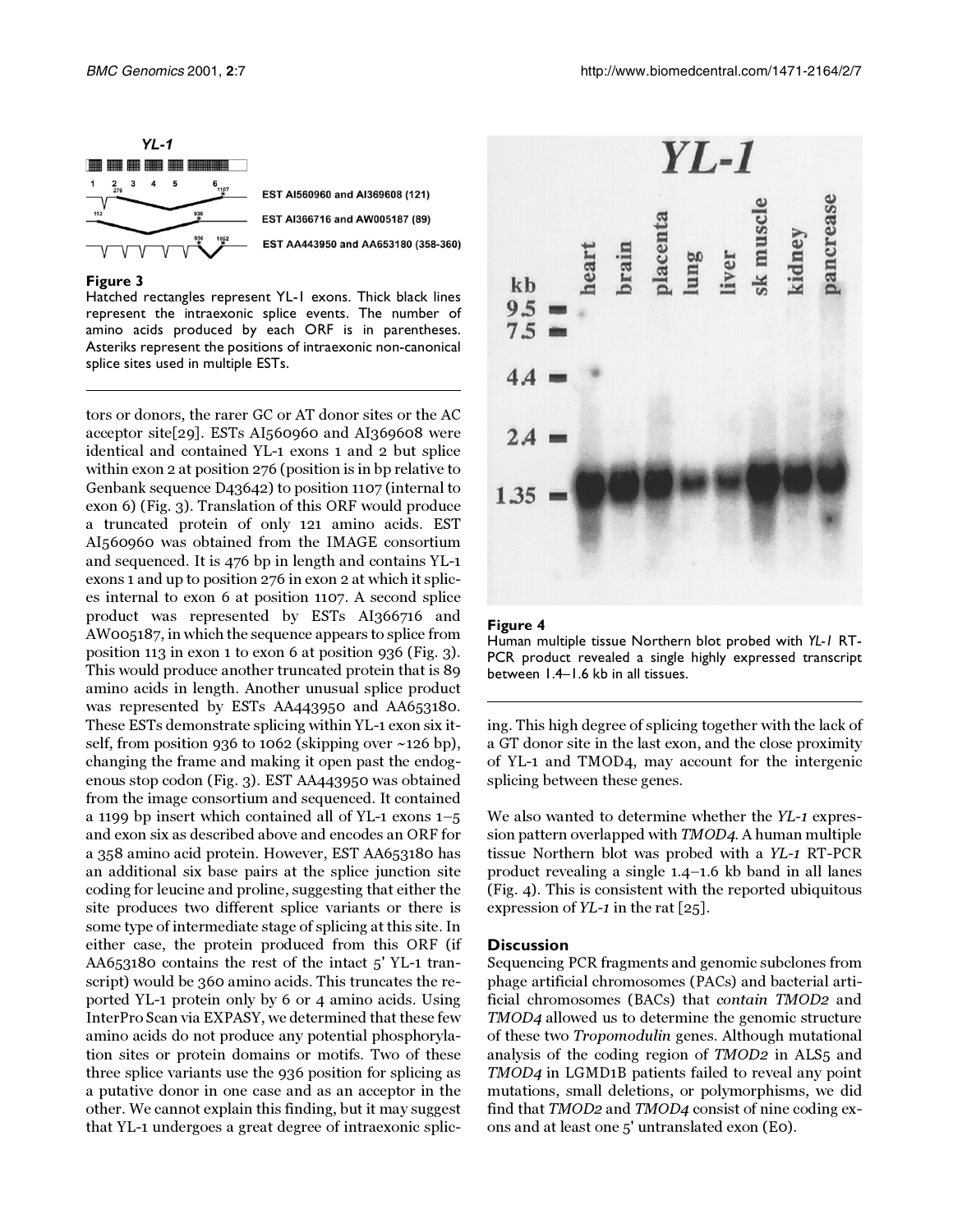This is identical to the genomic structure reported for TMOD1 and Tmod1 by Chu and colleagues and Conley et al. [[27](#page-9-5)[,41\]](#page-9-8). In addition, they identified an 86 bp 5' UTR exon which was expressed in a tissue-specific manner. We performed 5' RACE for TMOD4 and identified only a single 93 bp 5' UTR exon (E0) which lies 1006 bp from coding exon 1. We did not examine whether the E0 exons of TMOD2 and TMOD4 were expressed in a tissue-specific manner. In addition, the TMOD2 transcript is approximately 9.5–10 kb in length and our reported cDNA only accounts for 2.47 kb [\[8\]](#page-8-2). Therefore, there are additional UTR exons or sequence that we have not identified in this study. This may not be the case for TMOD4, because our reported cDNA in addition to the 93 base pairs from the E0 sequence and the additional 9 bp from the 3' end produces a transcript of the same size as the major transcript seen by Northern. However, the larger transcripts (2.4 and 3.0 kb) seen on Northern may contain additional sequence that we were unable to identify in this study, or may represent incompletely spliced transcripts.

EST database searches in conjunction with the YL-1 genomic structure allowed us to identify three unique intraexonic splicing events. Two of the three events theoretically would produce truncated proteins with little similarity to the normal protein. These splicing events do not use the canonical AG and GT splice sites, nor do they use the rarer GC, AT, or AC splice sites. This may represent yet another form of splicing for the creation of unique transcripts and, or gene regulation.

We also identified two intergenic transcripts between YL-1 and TMOD4, both of which theoretically would code for truncated versions of YL-1. Intergenic splicing appears to be a rare event: apparently there have been only six other cases reported in mammals. Fears et. al (1996) reported that the Myelodysplasia syndrome 1(MDS1) gene spliced into exon 2 of the adjacent Ecotropic viral integration site 1 (EVI1) gene, producing a unique transcript containing an ORF that produces a GATA-binding transcriptional activator [\[30](#page-9-9)[,31](#page-9-10)]. The human Galactose-1-phosphate uridylytransferase (GALT) gene produces an intergenic transcript by skipping its last exon and splicing into exon 2 of Interleukin-11 receptor  $\alpha$ -chain (IL-11R $\alpha$ ) [[32](#page-9-11)]. This produces an intergenic transcript that keeps the endogenous frame of both genes, thereby coding for a theoretical protein with domains from both proteins. A long terminal repeat from a human endogenous retrovirus (HERV) was shown to drive the expression of an intergenic transcript from an unknown gene named HERV-HLTR associating 1 (HHLA1) and human otoconin-90 (OC90) to produce a transcript that is highly expressed in teratocarcinoma cells but not in normal human tissues or cell lines [\[33\]](#page-9-12).

In the mouse, a Prion-like downstream gene named doppel (Dpl) was found to have an intergenic transcript that is upregulated in Prion-deficient mice [[34\]](#page-9-13). The deletion of the Prion gene in these mice removes the splice acceptor site of exon 3, causing the normal Prion transcript to skip the deleted exon and inadvertently upregulate the normally low-abundance intergenic transcript by forcing it to splice more often to the doppel gene. The human cytochrome P450 2C gene cluster maps to chromosome 10q24 and consists of four genes which are composed of nine exons with conserved exon/intron boundaries, and have been shown to produce intergenic transcripts [\[35](#page-9-14)[–](#page-9-15) [38](#page-9-15)]. These transcripts have been identified by RT-PCR for both neighboring genes such as CYP2C18 and CYP2C19, as well as CYP2C members separated by another gene, such as CYP2C18 and CYP2C8 [\[37,](#page-9-16)[38](#page-9-15)]. The latter was shown by RT-PCR to include exons from both genes consisting of nine exons and therefore could code for a chimeric CYP2C protein [[38\]](#page-9-15). Recently, the Translin-associated factor X gene (TRAX) was demonstrated to intergenically splice into Disrupted in schizophrenia gene 1 (DISCI) [[39\]](#page-9-17). Several intergenic transcripts were described, the majority of which contain intervening non-coding exons that contain multiple stop codons.

At least half of the reported cases of intergenic splicing result from skipping the last exon of the upstream gene and the first exon of the downstream gene [\[32](#page-9-11)[,33](#page-9-12)[,39\]](#page-9-17). This is thought to be due to the lack of donor and acceptor splice sites in these exons, respectively. For YL-1 exon 6 there is no GT donor site at the end of the exon, and the E0 exon of TMOD4 contains no AG acceptor. Thus the same pattern seen in the other reported intergenic splicing events is born out in our studies. This idea is supported by the fact that we never identified any part of the E0 exon in our RACE products screened using the YL-1 cD-NA. However, we did discover this product when we rescreened our RACE products using a 5' TMOD4 probe. Of the previously reported cases, the closest distance between adjacent genes is 4 kb [\[32\]](#page-9-11). YL-1 and TMOD4 are separated by 291 bp. Since this genomic region is so small, it raises the question as to the location of the TMOD4 promoter. One possibility is that it lies within the 1006 bp between the E0 exon and coding exon 1, or even within the 291 bp between the E0 exon and YL-1 exon 6. A more intriguing possibility is that the TMOD4 promoter lies further upstream, possibly within the intronic structure of YL-1, or as a shared promoter with YL-1.

Whether these intergenic splice products are biologically relevant is unclear. Due to the fact that the size of the transcripts for TMOD4 and YL-1 overlap  $(1.3 - 1.5 \text{ kb})$ , we cannot demonstrate the co-existence of these intergenic variants by Northern blot analysis. The only re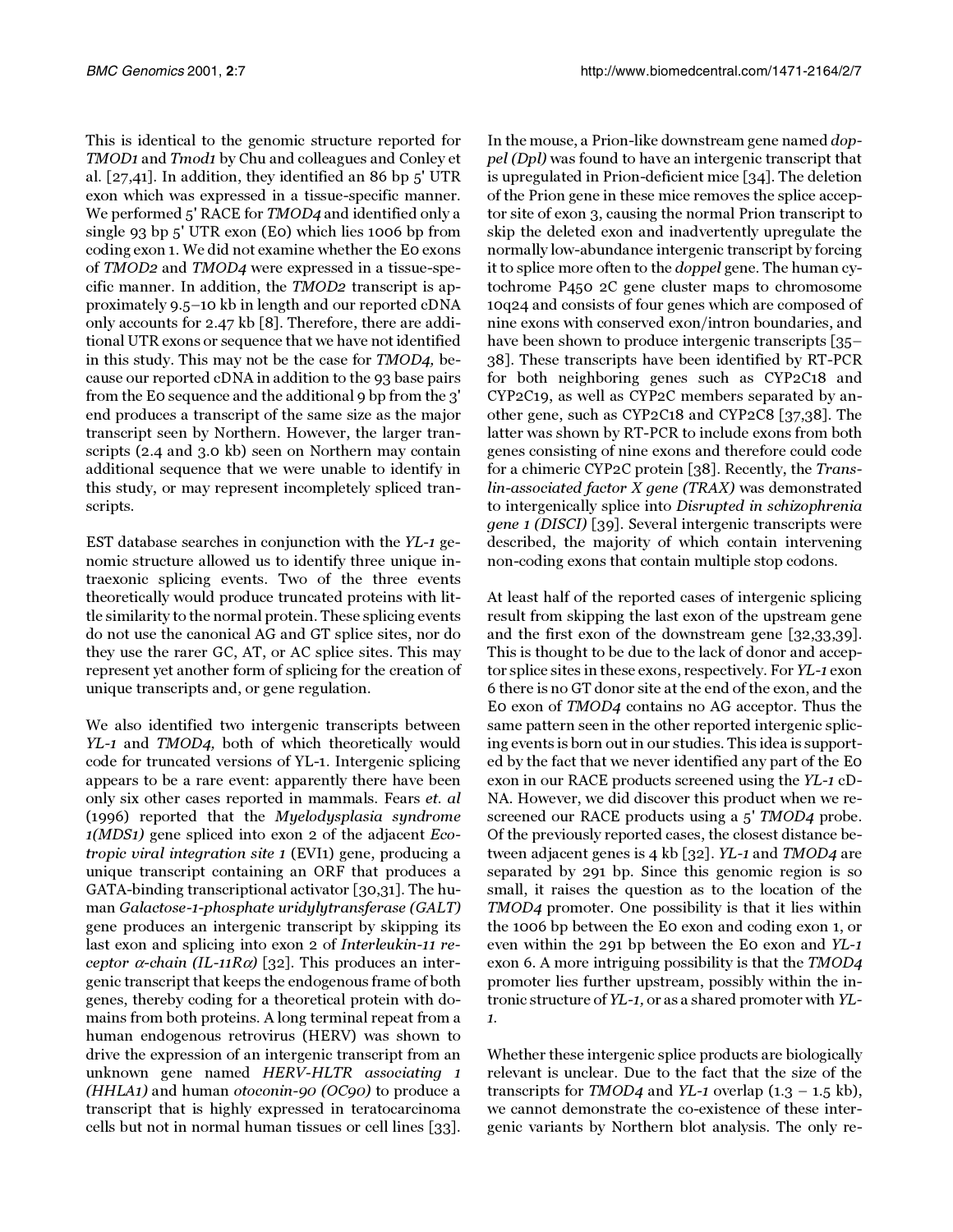ported case in which an intergenic transcript has been shown to produce a functional protein in vivo is the case of MDS1/EVI1[\[31](#page-9-10)]. In all other cases, the intergenic transcript or the theoretical protein produced from such transcripts has been difficult to demonstrate by Northern blot analysis, and none have been shown by Western analysis in normal tissues. However, all of these transcripts have been identified by RT-PCR and some by RNase protection assays. Thus, further analysis will be needed to determine if any of the YL-1/TMOD4 intergenic transcripts play an important biological role either at the RNA or protein levels.

# **Conclusion**

Through our genomic analysis we were able to determine that TMOD2 and 4, like TMOD1/Tmod1, share conserved genomic structures consisting of nine coding exons and a single 5' UTR exon (E0). Using primers flanking the coding exons of TMOD2 we performed mutational analysis on ALS5 patients. No mutations or polymorphisms were detected, but our primer pairs and reaction conditions may prove useful for future mutational analyses. We determined that YL-1 comprises six exons, and its last exon lies 291 bp from TMOD4. We also identified six ESTs that show nonconventional splicing. Intergenic splice products between YL-1 and TMOD4 were identified in the EST database, by 5' RACE, and by RT-PCR. Although we did not determine whether this relationship between YL-1 and TMOD4 is conserved in the mouse, it may be an important possibility to consider when devising strategies for targeted deletion not only of YL-1 or TMOD4 but any gene pair in which intergenic splicing occurs. This is clearly illustrated by the Prion deficient mice produced by Sakaguchi et. al (1996) and Moore (1997). In these animals exon 3 and its splice acceptor were deleted, causing a rare intergenic transcript between Prion and Doppel to be highly upregulated and abnormally expressed in the brain, leading to late-onset ataxia and Purkinje cell degeneration[\[34](#page-9-13)].

The recent completion of the human genome by Ventner et. al (2001) has led to the new prediction that the human genome contains only ~30,000 genes, significantly lower than previous estimates of  $\sim$ 100,000 genes [\[40\]](#page-9-18). This estimate does not, however, include the possibility of additional proteins encoded by alternative or intergenic transcripts. The genomic organization between YL-1 and TMOD4 clearly raises the possibility of additional proteins being produced from intergenic transcripts. In addition, it highlights the difficulties that may arise when trying to understand gene regulation for genes that lie extremely close to one another or that form intergenic transcripts. YL-1's intraexonic splicing illustrates yet another level of genomic complexity in that alternative transcripts could be produced from the use of non-ca-

nonical splice sites that lie even within an individual exon. This, in conjunction with intergenic splicing, may significantly increase the number of predicted proteins encoded by the human genome and will certainly pose a challenge for anyone trying to decipher genomic organization and regulation.

# **Materials and Methods**

# *Genomic organization and sequence analysis of TMOD2, TMOD4, and YL-1*

The genomic organization of each gene was determined using two methods. The first involved PCR amplification from either PAC 61J10 (for TMOD2) or BAC HB342I3 (for TMOD4 and YL-1) using primers within each exon to amplify the exon and the intervening intron and use it as a substrate for sequencing the exon-intron boundaries. We also digested PAC 61J10 (from the RPCI-1 human PAC library, Roswell Park Cancer Institute) and BAC HB342I3 (from the human CITB BAC library. Research Genetics, Inc.) with RSAI and then subcloned the DNA fragments into pZero 2.0 according to the manufacturer's instructions. We screened colonies by hybridization using the cDNA for each gene as a probe. All labeling reactions for all procedures were performed using the Megaprime DNA labeling system (Amersham Pharmacia Biotech, Piscataway, NJ). Positive colonies were isolated and sequenced using a PRISM BigDye Terminator Cycle sequencing kit and an ABI 3700 automated DNA sequencer (Perkin-Elmer Applied Biosystems, Foster City, CA).

# *Mutational Analysis of TMOD2 for ALS5 and TMOD4 for LGMD1B*

The coding exons of TMOD2 and TMOD4 were amplified from patient lymphoblast genomic DNA using primers flanking the exon (Table [2](#page-1-2)). Reaction conditions were as follows for a 50 µl PCR reaction : Perkin-Elmer Cetus PCR buffer;  $1.5 \text{ mM } MgCl_2$ ,  $0.25 \text{ mM } dNTPs$ ,  $1.5 \text{ µl } of$ each primer (10  $\mu$ M), 1% DMSO, 5 U of Taq polymerase (Life Technologies). Thermocycler conditions were as follows for a Perkin Elmer 9600 thermocycler: 94°C for 4 min, followed by 35 cycles of 94°C for 30 s, annealing temperature (see Table [2](#page-1-2)) for 30 s, 72°C for 1 min, and a final extension of 72°C for 10 min. The resulting PCR products were subjected to agarose gel electrophoresis and the DNA was recovered from excised bands using the Qiagen Quick Gel Extraction Kit (CAT# 28706). Each PCR product was then sequenced.

# *5' and 3' Rapid Amplification of cDNA ends for TMOD4*

We used Clontech's Human Heart Marathon-Ready cDNA (Cat  $\#$  7404–1) to perform 5' and 3' RACE to the TMOD4 gene. Nested primers were designed within exon 9 and exon 2 of TMOD4, TMOD4EX9RACE5'.1 5'TACAGGAAAGGAGGACAGATGAGG3', and TMOD4E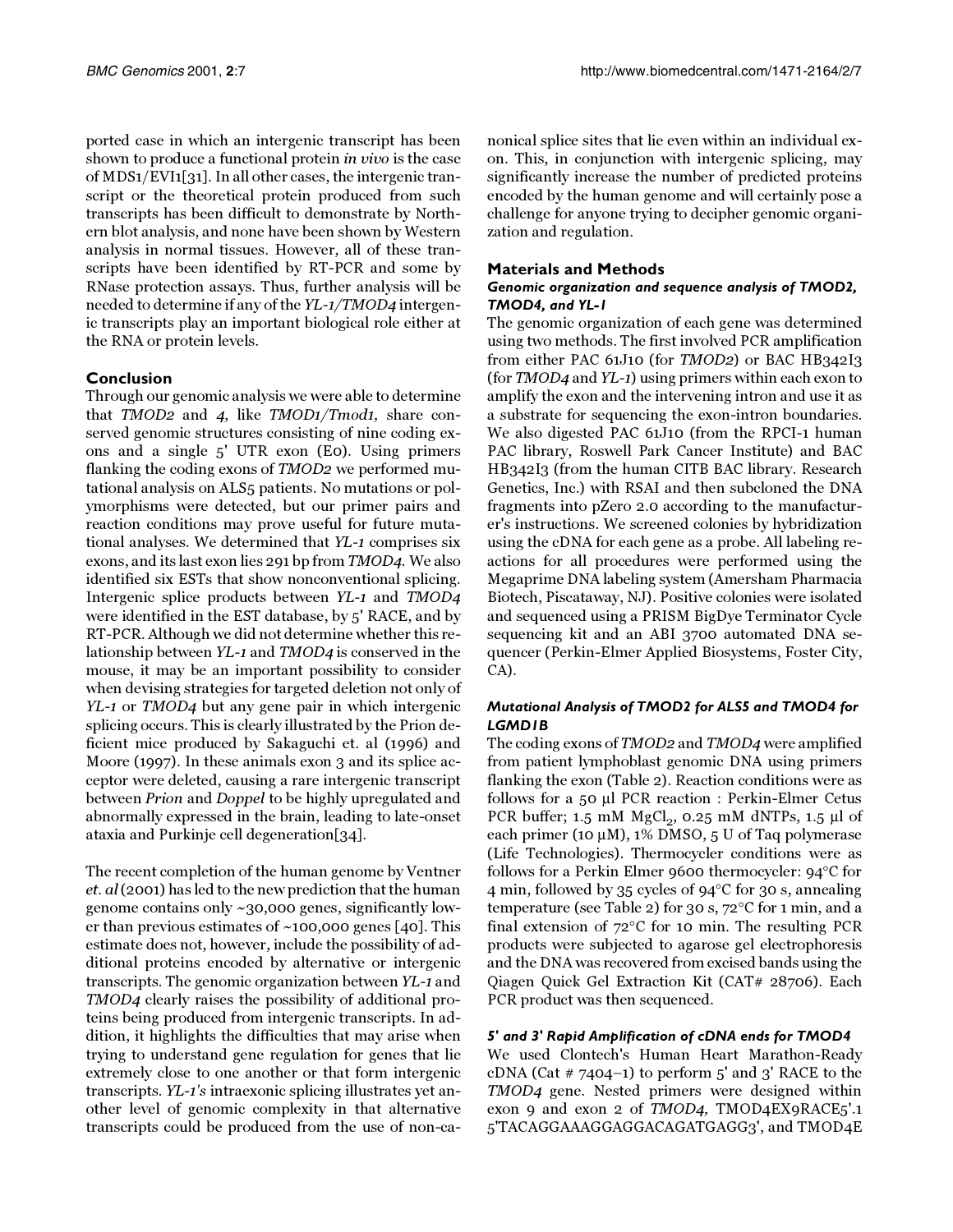X9RACE5'.2 5'GATTTAAGTGTCCAGTGCTCCCAG3', and TMOD4EX2RACE5'.1 5'GGGCACCAAGTCATCAC GCTCT3', TMOD4EX2RACE5'.2 5'CCAAGTACTGCAA AAGGGCCTC3', TMOD4EX2RACE3'.1 5'GGACTAAGA CAACGTGACCAGACA3', and TMOD4EX2RACE3'.2 5'GAGGCCCTTTTGCAGTACTTGG3'. The initial RACE reaction to identify intergenic RACE products was performed using the gene specific primer, TMOD4RACE5'.1, and Clontech's AP1 primer in a 50 µl reaction using the Roche High Fidelity Kit (CAT# 1– 732–641). Thermocycler conditions for a PE9600 were as follows: 94°C for 5 min, followed by 10 cycles of 94°C for 30 s, 71°C for 30 s, 72°C for 4 min; followed by one cycle of 94°C for 30 s, 68°C for 4 min 20 s, followed by 17 additional cycles each adding 20 s to each extension; final extension at 72°C for 10 min. 5 µl of a 1:50 dilution of the product from the first RACE reaction served as template for the second nested RACE reaction. Reaction and thermocycler conditions were the same as before except gene specific primer 2, TMOD4RACE5'.2, and Clontech's AP2 primer were used. RACE products were then subcloned into pbluescript KS II+ using TA vector cloning. Positive products were then identified by colony hybridization using the YL-1 cDNA as a probe. A secondary screening was then performed using exon 2 primers TMOD4EX2RACE5'.1, followed by a second round of race using TMOD4EX2RACE5'.2. Likewise the 3' RACE was performed using TMOD4EX2RACE3'.1, followed by TMOD4EX2RACE3'.2. RACE products were then subcloned and identified by using either a 5' or 3' probes made from the TMOD4 cDNA. Positive RACE products were sequenced.

# *RT-PCR of YL-1 and Expression Analysis of YL-1*

For RT-PCR of YL-1, we performed the same procedure as described in Cox and Zoghbi (2000). Exceptions were the RNA source, human heart poly (A)+ RNA, (Clontech, 6533–1), primers were YL1-35, GTAGGCGGTAT-GAGTTTG, and YL1-1277, AAAACACAACGAAACCTG, respectively, and the annealing temperature was 53°C. The resulting RT-PCR product was subcloned using TA cloning into pbluescript KSII+. This product was then sequenced to confirm that it matched the reported cDNA. We examined the expression pattern of YL-1 using this RT-PCR product as a probe on a Clontech Human multiple tissue Northern blot (CAT# #7760–1).

# **Acknowledgements**

This work was supported by the Howard Hughes Medical Institute (HYZ) and the Medical Scientist Training Program (PRC).

# **References**

- <span id="page-8-0"></span>1. [Weber A, Pennise CR, Babcock GG, Fowler VM:](http://www.ncbi.nlm.nih.gov/entrez/query.fcgi?cmd=Retrieve&db=PubMed&dopt=Abstract&list_uids=7798317) **Tropomodulin caps the pointed ends of actin filaments.** *J Cell Biol* 1994, **127**:1627-1635
- <span id="page-8-1"></span>2. [Sung LA, Fowler VM, Lambert K, Sussman MA, Karr D, Chien S:](http://www.ncbi.nlm.nih.gov/entrez/query.fcgi?cmd=Retrieve&db=PubMed&dopt=Abstract&list_uids=1370827) **Molecular cloning and characterization of human fetal liver tro-**

**pomodulin. A tropomyosin-binding protein.** *J Biol Chem* 1992, **267**:2616-2621

- 3. [Sussman MA, Sakhi S, Barrientos P, Ito M, Kedes L:](http://www.ncbi.nlm.nih.gov/entrez/query.fcgi?cmd=Retrieve&db=PubMed&dopt=Abstract&list_uids=8033336) **Tropomodulin in rat cardiac muscle. Localization of protein is independent of messenger RNA distribution during myofibrillar development.** *Circ Res* 1994, **75**:221-232
- 4. [Ito M, Swanson B, Sussman MA, Kedes L, Lyons G:](http://www.ncbi.nlm.nih.gov/entrez/query.fcgi?cmd=Retrieve&db=PubMed&dopt=Abstract&list_uids=7851652) **Cloning of tropomodulin cDNA and localization of gene transcripts during mouse embryogenesis.** *Dev Biol* 1995, **167**:317-328
- 5. [Watakabe A, Kobayashi R, Helfman DM:](http://www.ncbi.nlm.nih.gov/entrez/query.fcgi?cmd=Retrieve&db=PubMed&dopt=Abstract&list_uids=8886980) **N-tropomodulin: a novel isoform of tropomodulin identified as the major binding protein to brain tropomyosin.** *J Cell Sci* 1996, **109**:2299-2310
- 6. [Sussman MA, Ito M, Daniels MP, Flucher B, Buranen S, Kedes L:](http://www.ncbi.nlm.nih.gov/entrez/query.fcgi?cmd=Retrieve&db=PubMed&dopt=Abstract&list_uids=8766165) **Chicken skeletal muscle tropomodulin: novel localization and characterization.** *Cell Tissue Res* 1996, **285**:287-296
- 7. [Almenar-Queralt A, Lee A, Conley CA, Ribas de Pouplana L, Fowler](http://www.ncbi.nlm.nih.gov/entrez/query.fcgi?cmd=Retrieve&db=PubMed&dopt=Abstract&list_uids=10497209) [VM:](http://www.ncbi.nlm.nih.gov/entrez/query.fcgi?cmd=Retrieve&db=PubMed&dopt=Abstract&list_uids=10497209) **Identification of a novel tropomodulin isoform, skeletal tropomodulin, that caps actin filament pointed ends in fast skeletal muscle.** *J Biol Chem* 1999, **274**:28466-28475
- <span id="page-8-2"></span>8. [Cox PR, Zoghbi HY:](http://www.ncbi.nlm.nih.gov/entrez/query.fcgi?cmd=Retrieve&db=PubMed&dopt=Abstract&list_uids=10662549) **Sequencing, expression analysis, and mapping of three unique human tropomodulin genes and their mouse orthologs.** *Genomics* 2000, **63**:97-107
- <span id="page-8-3"></span>9. [Sun HQ, Yamamoto M, Mejillano M, Yin HL:](http://www.ncbi.nlm.nih.gov/entrez/query.fcgi?cmd=Retrieve&db=PubMed&dopt=Abstract&list_uids=10559185) **Gelsolin, a multifunctional actin regulatory protein.** *J Biol Chem* 1999, **274**:33179- 33182
- 10. [Caldwell JE, Heiss SG, Mermall V, Cooper JA:](http://www.ncbi.nlm.nih.gov/entrez/query.fcgi?cmd=Retrieve&db=PubMed&dopt=Abstract&list_uids=2557904) **Effects of CapZ, an actin capping protein of muscle, on the polymerization of actin.** *Biochemistry* 1989, **28**:8506-8514
- <span id="page-8-4"></span>11. [Kuhlman PA, Hughes CA, Bennett V, Fowler VM:](http://www.ncbi.nlm.nih.gov/entrez/query.fcgi?cmd=Retrieve&db=PubMed&dopt=Abstract&list_uids=8626479) **A new function for adducin. Calcium/calmodulin-regulated capping of the barbed ends of actin filaments.** *J Biol Chem* 1996, **271**:7986-7991
- <span id="page-8-5"></span>12. [Littlefield R, Fowler VM:](http://www.ncbi.nlm.nih.gov/entrez/query.fcgi?cmd=Retrieve&db=PubMed&dopt=Abstract&list_uids=9891791) **Defining actin filament length in striated muscle: rulers and caps or dynamic stability?** *Annu Rev Cell Dev Biol* 1998, **14**:487-525
- <span id="page-8-6"></span>13. [Gregorio CC, Weber A, Bondad M, Pennise CR, Fowler VM:](http://www.ncbi.nlm.nih.gov/entrez/query.fcgi?cmd=Retrieve&db=PubMed&dopt=Abstract&list_uids=7544875) **Requirement of pointed-end capping by tropomodulin to maintain actin filament length in embryonic chick cardiac myocytes.** *Nature* 1995, **377**:83-86
- <span id="page-8-7"></span>14. [Sussman MA, Baque S, Uhm CS, Daniels MP, Price RL, Simpson D,](http://www.ncbi.nlm.nih.gov/entrez/query.fcgi?cmd=Retrieve&db=PubMed&dopt=Abstract&list_uids=9440708) [Terracio L, Kedes L:](http://www.ncbi.nlm.nih.gov/entrez/query.fcgi?cmd=Retrieve&db=PubMed&dopt=Abstract&list_uids=9440708) **Altered expression of tropomodulin in cardiomyocytes disrupts the sarcomeric structure of myofibrils.** *Circ Res* 1998, **82**:94-105
- <span id="page-8-8"></span>15. [Sussman MA, Welch S, Cambon N, Klevitsky R, Hewett TE, Price R,](http://www.ncbi.nlm.nih.gov/entrez/query.fcgi?cmd=Retrieve&db=PubMed&dopt=Abstract&list_uids=9421465) [Witt SA, Kimball TR:](http://www.ncbi.nlm.nih.gov/entrez/query.fcgi?cmd=Retrieve&db=PubMed&dopt=Abstract&list_uids=9421465) **Myofibril degeneration caused by tropomodulin overexpression leads to dilated cardiomyopathy in juvenile mice.** *J Clin Invest* 1998, **101**:51-61
- <span id="page-8-9"></span>16. [Thierfelder L, Watkins H, MacRae C, Lamas R, McKenna W, Vosberg](http://www.ncbi.nlm.nih.gov/entrez/query.fcgi?cmd=Retrieve&db=PubMed&dopt=Abstract&list_uids=8205619) [HP, Seidman JG, Seidman CE:](http://www.ncbi.nlm.nih.gov/entrez/query.fcgi?cmd=Retrieve&db=PubMed&dopt=Abstract&list_uids=8205619) **Alpha-tropomyosin and cardiac troponin T mutations cause familial hypertrophic cardiomyopathy: a disease of the sarcomere.** *Cell* 1994, **77**:701-712
- 17. [Tanigawa G, Jarcho JA, Kass S, Solomon SD, Vosberg HP, Seidman JG,](http://www.ncbi.nlm.nih.gov/entrez/query.fcgi?cmd=Retrieve&db=PubMed&dopt=Abstract&list_uids=2144212) [Seidman CE:](http://www.ncbi.nlm.nih.gov/entrez/query.fcgi?cmd=Retrieve&db=PubMed&dopt=Abstract&list_uids=2144212) **A molecular basis for familial hypertrophic cardiomyopathy: an alpha/beta cardiac myosin heavy chain hybrid gene.** *Cell* 1990, **62**:991-998
- 18. [Geisterfer-Lowrance AA, Kass S, Tanigawa G, Vosberg HP, McKenna](http://www.ncbi.nlm.nih.gov/entrez/query.fcgi?cmd=Retrieve&db=PubMed&dopt=Abstract&list_uids=1975517) [W, Seidman CE, Seidman JG:](http://www.ncbi.nlm.nih.gov/entrez/query.fcgi?cmd=Retrieve&db=PubMed&dopt=Abstract&list_uids=1975517) **A molecular basis for familial hypertrophic cardiomyopathy: a beta cardiac myosin heavy chain gene missense mutation.** *Cell* 1990, **62**:999-1006
- <span id="page-8-10"></span>Poetter K, Jiang H, Hassanzadeh S, Master SR, Chang A, Dalakas MC, [Rayment I, Sellers JR, Fananapazir L, Epstein ND:](http://www.ncbi.nlm.nih.gov/entrez/query.fcgi?cmd=Retrieve&db=PubMed&dopt=Abstract&list_uids=8673105) **Mutations in either the essential or regulatory light chains of myosin are associated with a rare myopathy in human heart and skeletal muscle.** *Nat Genet* 1996, **13**:63-69
- <span id="page-8-11"></span>20. [Muthuchamy M, Pieples K, Rethinasamy P, Hoit B, Grupp IL, Boivin](http://www.ncbi.nlm.nih.gov/entrez/query.fcgi?cmd=Retrieve&db=PubMed&dopt=Abstract&list_uids=10400910) [GP, Wolska B, Evans C, Solaro RJ, Wieczorek DF:](http://www.ncbi.nlm.nih.gov/entrez/query.fcgi?cmd=Retrieve&db=PubMed&dopt=Abstract&list_uids=10400910) **Mouse model of a familial hypertrophic cardiomyopathy mutation in alphatropomyosin manifests cardiac dysfunction.** *Circ Res* 1999, **85**:47-56
- <span id="page-8-12"></span>21. [McKenna WJ:](http://www.ncbi.nlm.nih.gov/entrez/query.fcgi?cmd=Retrieve&db=PubMed&dopt=Abstract&list_uids=8020027) **Hypertrophic cardiomyopathy: an update.** *Cardiologia* 1993, **38**:277-281
- <span id="page-8-13"></span>22. [Hentati A, Ouahchi K, Pericak-Vance MA, Nijhawan D, Ahmad A,](http://www.ncbi.nlm.nih.gov/entrez/query.fcgi?cmd=Retrieve&db=PubMed&dopt=Abstract&list_uids=9933301) [Yang Y, Rimmler J, Hung W, Schlotter B, Ahmed A, Ben Hamida M,](http://www.ncbi.nlm.nih.gov/entrez/query.fcgi?cmd=Retrieve&db=PubMed&dopt=Abstract&list_uids=9933301) [Hentati F, Siddique T:](http://www.ncbi.nlm.nih.gov/entrez/query.fcgi?cmd=Retrieve&db=PubMed&dopt=Abstract&list_uids=9933301) **Linkage of a commoner form of recessive amyotrophic lateral sclerosis to chromosome 15ql5-q22 markers.** *Neurogenetics* 1998, **2**:55-60